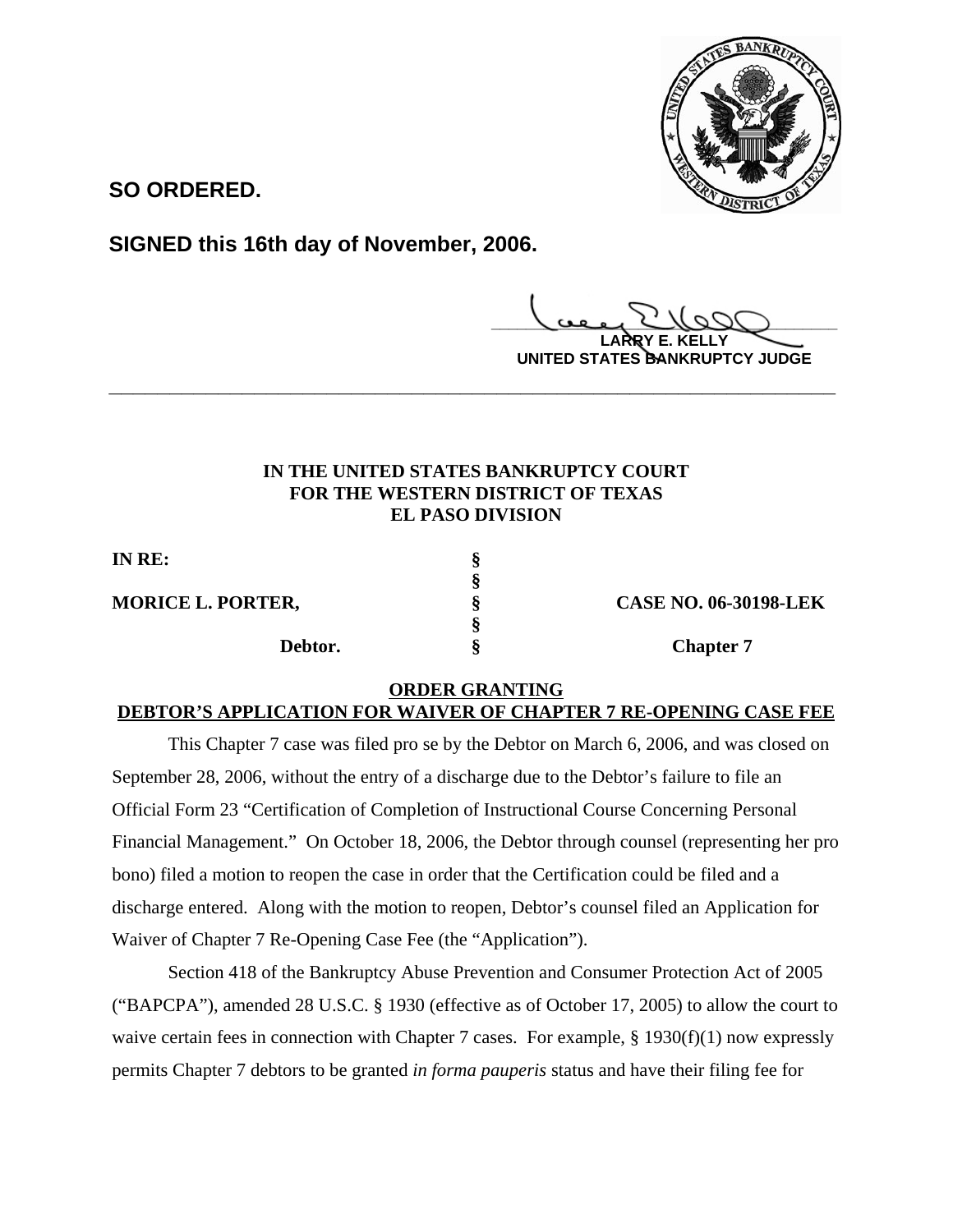commencing the case waived.<sup>1</sup> However, because the fee to *reopen* a Chapter 7 case is by definition not "payable upon the commencement of a case under chapter 7 case," the court finds that subsection (f)(1) does not apply to the Debtor's Application in this case.

BAPCPA also added subsections (f)(2) and (3) to § 1930. They provide:

(2) The district court or the bankruptcy court may waive for such debtors other

The Interim Rules promulgated to implement the changes of the BAPCPA, which were adopted by this court pursuant to Standing Order, include Rule 1006(c) which provides that "[a] voluntary chapter 7 petition filed by an individual shall be accepted for filing if accompanied by the debtor's application requesting a waiver under 28 U.S.C. § 1930(f), prepared as prescribed by the appropriate Official Form." By another Standing Order, signed on November 8, 2005, this court adopted the Interim Procedures Regarding the Chapter 7 Fee Waiver Provisions of the Bankruptcy Abuse Prevention and Consumer Protection Act of 2005 (the "*In Forma Pauperis* Procedures" or the "Procedures"). In so doing, this court adopted Official Form 3B that is an application for waiver of a Chapter 7 filing fee. The Form requires the applicant to either attach Schedules A and B or answer the questions listed therein about their assets. The Application in this case does not conform to Official Form 3B.

However, § 1930(f)(1) (and, it follows, the *In Forma Pauperis* Procedures, and Official Form 3B), by its express terms, applies only to the "filing fee required by [§ 1930(a)], or any other fee prescribed by the Judicial Conference under [§ 1930(b) or (c)] that is payable to the clerk *upon the commencement of a case* under chapter 7." (Emphasis added.)

Subsection (c) of § 1930 applies to appeals and, therefore, clearly does not pertain to fees that are "payable upon the commencement of a case under chapter 7."

Subsection (b), on the other hand, provides that "[t]he Judicial Conference of the United States may prescribe additional fees in cases under title 11 of the same kind as the Judicial Conference prescribes under section 1914(b) of this title." The Judicial Conference Schedule of Fees, Bankruptcy Court Miscellaneous Fee Schedule, adopted pursuant to § 1930(b), refers to numerous fees and charges, some of which *are* payable upon the commencement of a Chapter 7 case. *See e.g.,* Bankruptcy Court Miscellaneous Fee Schedule, Items 8, 9 ("[i]n all cases filed under title 11, the clerk shall collect from the debtor or the petitioner a miscellaneous administrative fee of \$39"and "[u]pon the filing of a petition under chapter 7 of the Bankruptcy Code, the petitioner shall pay \$15 to the clerk of the court for payment to trustees serving in cases as provided in 11 U.S.C. § 330(b)(2)"). The Schedule also provides for a fee of \$220 to reopen a Chapter 7 case. *See* Appendix to Bankruptcy Court Miscellaneous Fee Schedule, Item 11 (effective 4/9/2006). The fee to *reopen* a Chapter 7 case is therefore clearly a "fee prescribed by the Judicial Conference under subsections (b) and (c)." However, as stated above, this court finds that it is *not* "payable upon the commencement of a case under chapter 7 case" as § 1930(f)(1) requires.

<sup>&</sup>lt;sup>1</sup> Section 1930(f)(1) now provides:

<sup>(1)</sup> Under the procedures prescribed by the Judicial Conference of the United States, the district court or the bankruptcy court may waive the filing fee in a case under chapter 7 of title 11 for an individual if the court determines that such individual has income less than 150 percent of the income official poverty line (as defined by the Office of Management and Budget, and revised annually in accordance with section 673(2) of the Omnibus Budget Reconciliation Act of 1981) applicable to a family of the size involved and is unable to pay that fee in installments. For purposes of this paragraph, the term "filing fee" means the filing fee required by subsection (a), or any other fee prescribed by the Judicial Conference under subsections (b) and (c) that is payable to the clerk upon the commencement of a case under chapter 7.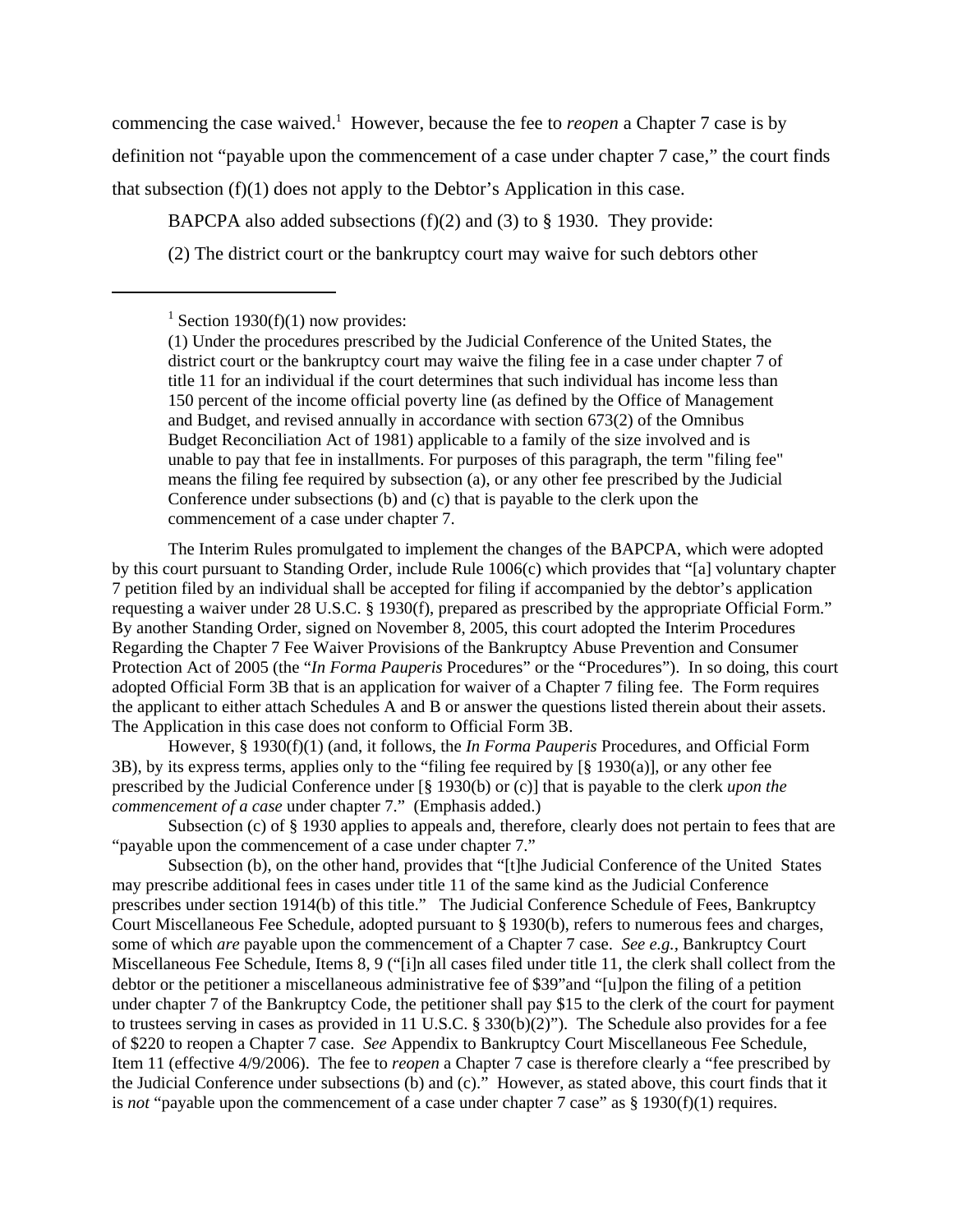fees prescribed under subsections (b) and (c).

(3) This subsection does not restrict the district court or the bankruptcy court from waiving, in accordance with Judicial Conference policy, fees prescribed under this section for other debtors and creditors.

The Bankruptcy Court Miscellaneous Fee Schedule requires a fee of \$220 to reopen a Chapter 7 case, but expressly provides an exception that exempts the debtor from having to pay the fee when "the reopening is to correct an administrative error or for actions related to the debtor's discharge" and which also allows the court to waive the fee "under appropriate circumstances . . .."

In this case, the Debtor seeks to reopen the case for the purpose of filing a certification of completion of the instructional course in personal financial management (the "Certificate"), and thereby obtain her discharge.<sup>2</sup> Arguably, this reopening is "for [an] action[] related to the debtor's discharge" so that the exemption to the requirement of a filing fee might apply. However, if that were the case, the exemption would apply in *all* instances where a debtor fails to timely file his or her Certificate. Because it is not necessary in light of the court's ruling below, and because the Debtor in this case has not expressly made this argument, the court declines to address this issue at this point.

The court does find that "appropriate circumstances" exist in this case to warrant waiver of the fee to reopen. In particular, the court holds that the factors relevant to a determination of *in forma pauperis* status under subsection (f)(1) of § 1930–that a debtor show that his or her income does not exceed a certain level and that he or she is unable to pay the filing fee in installments, as well as the requirements of the Procedures and Official Form 3B–while not *per se* applicable, *are* relevant and *may be* considered by the court in deciding whether to waive a reopening feeunder subsection (f)(2) and/or (f)(3) of  $\S$  1930(f).

Under  $\S$  1930(f)(1), to be eligible for a waiver of the filing fee, a debtor must show that

 $2^2$  Since BAPCPA, cases are routinely closed without the entry of a discharge if a debtor does not timely file his or her "Certificate." *See* Interim Rule 4004(c)(1)(H) ("In a chapter 7 case, on expiration of the time fixed for filing a complaint objecting to discharge and the time fixed for filing a motion to dismiss the case under Rule  $1017(e)$ , the court shall forthwith grant the discharge unless . . . the debtor has not field with the court a statement regarding completion of a course in personal financial management as required by Rule 1007(b)(7)."); Committee Note to Interim Rule 4004 ("If a debtor fails to file the required statement regarding a personal financial management course, the clerk will close the bankruptcy case without the entry of a discharge.").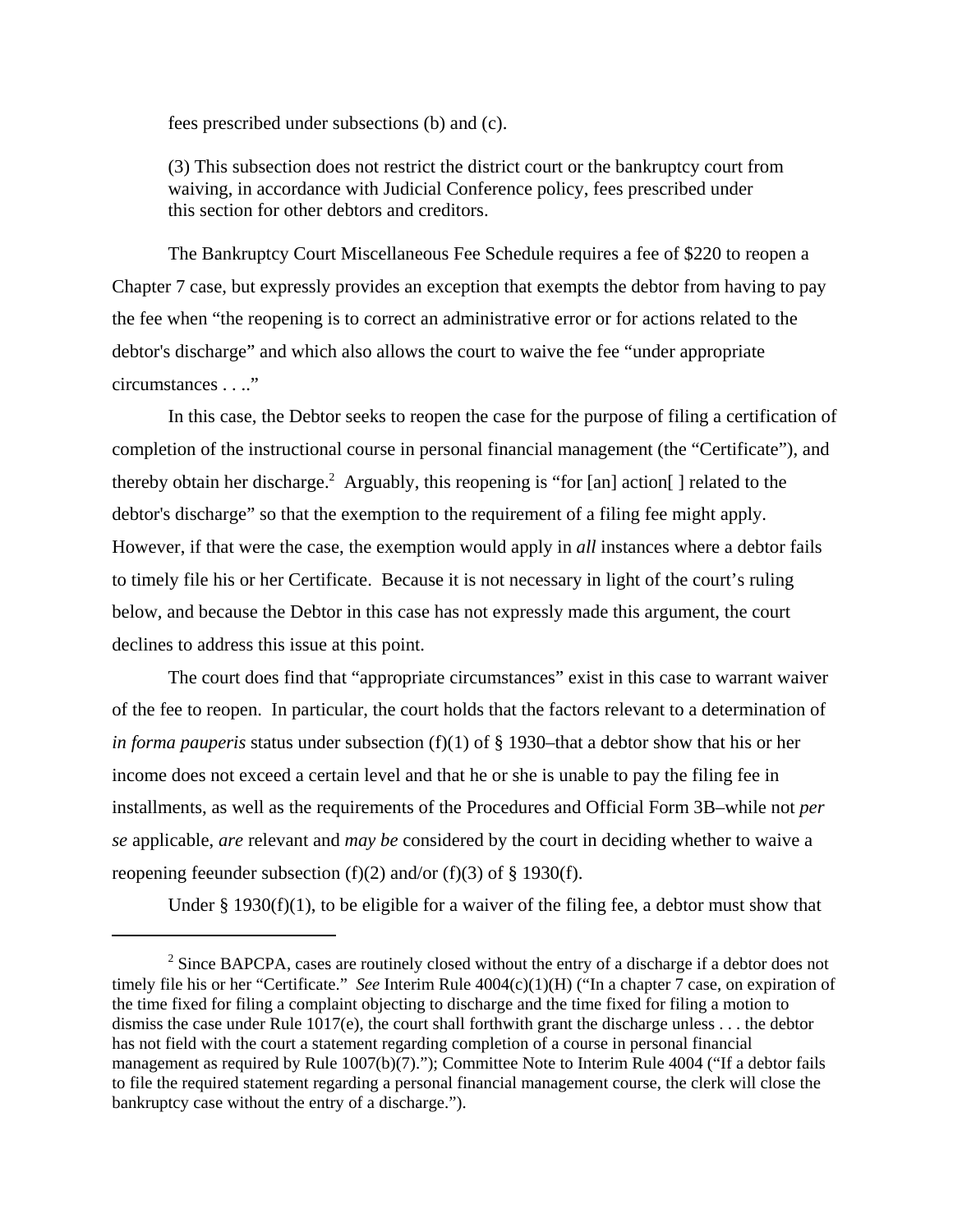he or she has "income less than 150 percent of the income official poverty line (as defined by the Office of Management and Budget, and revised annually in accordance with section 673(2) of the Omnibus Budget Reconciliation Act of 1981) applicable to a family of the size involved and [are] unable to pay that fee in installments." The Procedures

interpret this statutory language to refer to the poverty guidelines updated periodically in the Federal Register by the U.S. Department of Health and Human Services under the authority of 42 U.S.C. § 9902(2). The phrase "income official poverty line as defined by the Office of Management and Budget" refers to the poverty thresholds set by the Census Bureau. OMB has never issued poverty thresholds or guidelines, but in August 1969, the Bureau of the Budget (the predecessor of OMB) did issue a document designating the Census Bureau poverty thresholds as the federal government's official statistical definition of poverty. Section 673(2) of the Omnibus Budget Reconciliation Act of 1981 (codified in 42 U.S.C. § 9902(2)) requires the Secretary of Health and Human Services to update the poverty guidelines annually. The thresholds are mentioned in that legislative section because they are the starting point from which the poverty guidelines are calculated. The Bureau of Census poverty thresholds are typically used for statistical purposes whereas the DHHS poverty guidelines are used administratively to determine program eligibility.

## *In Forma Pauperis* Procedures, Para. II.A.1, n.2.

The current figures for the monthly income levels that are 150% of the official poverty guidelines are published at http://www.uscourts.gov/bankruptcycourts/resources.html. According to those figures, for 2006 in Texas, 150% of the official poverty level for a single person (the Debtor in this case is divorced and lists no dependents) was monthly income of \$1,225.00. The Debtor in this case lists combined monthly income (Line 16 of Schedule I) of only \$690.00. Therefore, the court finds, she satisfies the first prong of the test for qualifying for a waiver of the filing fee–i.e., she has "income less than 150 percent of the income official poverty line."

Under § 1930(f)(1), a debtor must *also* show that he or she is unable to pay the filing fee in installments. The fee to reopen a Chapter 7 case is currently \$220.00. *See* Appendix to 28 U.S.C.A. § 1930. The Procedures state that "the bankruptcy court should consider the totality of the circumstances in determining whether the debtor is unable to pay the fee in installments." *In Forma Pauperis* Procedures, Para. II.A.5. The Debtor in her Schedule J shows monthly expenses of \$841.50, as compared to her monthly income of \$690.00. She lists no cash or bank accounts, and *de minimus* other assets, all of which are exemptible. The Trustee has already determined that there are no non-exempt assets for creditors. The court therefore finds, based on